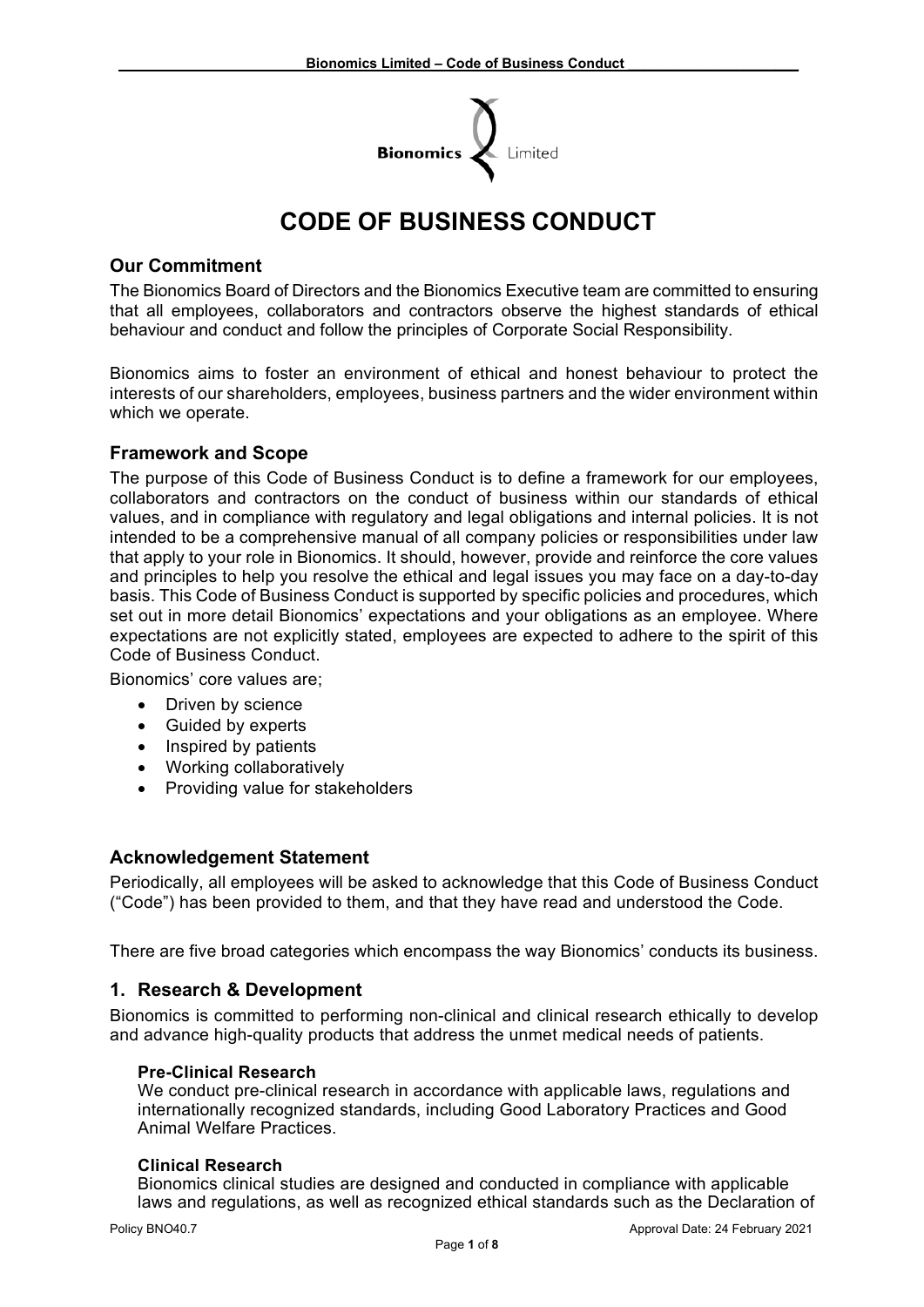Helsinki and Good Clinical Practice (GCP). This includes ensuring that clinical research participants are not exposed to unnecessary risks, and that their informed consent is obtained. All clinical investigators and other personnel working on Bionomics sponsored clinical studies are trained on the study protocol and GCP. We regularly audit and monitor clinical study sites and processes related to our clinical trials.

# **Data Integrity**

Bionomics is committed to ensuring the quality and integrity of clinical data from our sponsored studies, to ensure our regulatory submissions are based on data of the highest quality. Our clinical data systems and processes are built with data integrity considerations as their cornerstone.

# **2. Maintaining Legal, Ethical and Responsible Practices**

All Directors, managers, employees and agents acting on behalf of Bionomics are required to meet the following standards of behaviour:

- Comply with all applicable laws and regulations
- act honestly and with integrity;
- comply with both the rule and spirit of the law and regulatory requirements
- comply with the ethical and technical requirements of any relevant regulatory bodies;
- exercise due care and diligence in fulfilling their duties and exercising any power that may be attached to their position;
- act in the best interest of Bionomics except where to do so contravenes any legal or ethical standards;
- avoid any real or perceived conflict of interest:
- respect the confidentiality of all confidential information acquired in the course of their duties, and not use or disclose such information to third parties without appropriate authorisation;
- respect the rights of employees, suppliers, shareholders and the community at large and to ensure that they meet the Company's legal and other obligations to these parties;
- do not take advantage of property, information or position or opportunities arising from these, for personal gain or to compete with Bionomics, and;
- set a standard of honesty, fairness, integrity and competency in all areas of endeavour which enhances the ethical reputation of Bionomics.

When appointing any director, manager, employee or agent of Bionomics, those making the appointment shall have regard to the capacity of the appointee to meet these legal and ethical standards on a continuous basis.

This Code is one of a number of elements supporting a self- regulatory approach to the way we do business.

While the Code provides a number of specific examples and guides regarding ethical conduct and decision making, the following questions and steps will assist each individual (i.e. directors, managers, employees or agents acting on behalf of Bionomics) in determining whether a decision or action creates an ethical dilemma or breaches the Code.

- is the decision or conduct in compliance with all laws and regulations?
- is the decision ethical?
- is the decision or conduct within the meaning or spirit of Bionomics' values, and the Code?
- is the decision or conduct consistent with Bionomics' policies and procedures?
- is the decision or conduct transparent and able to withstand public scrutiny?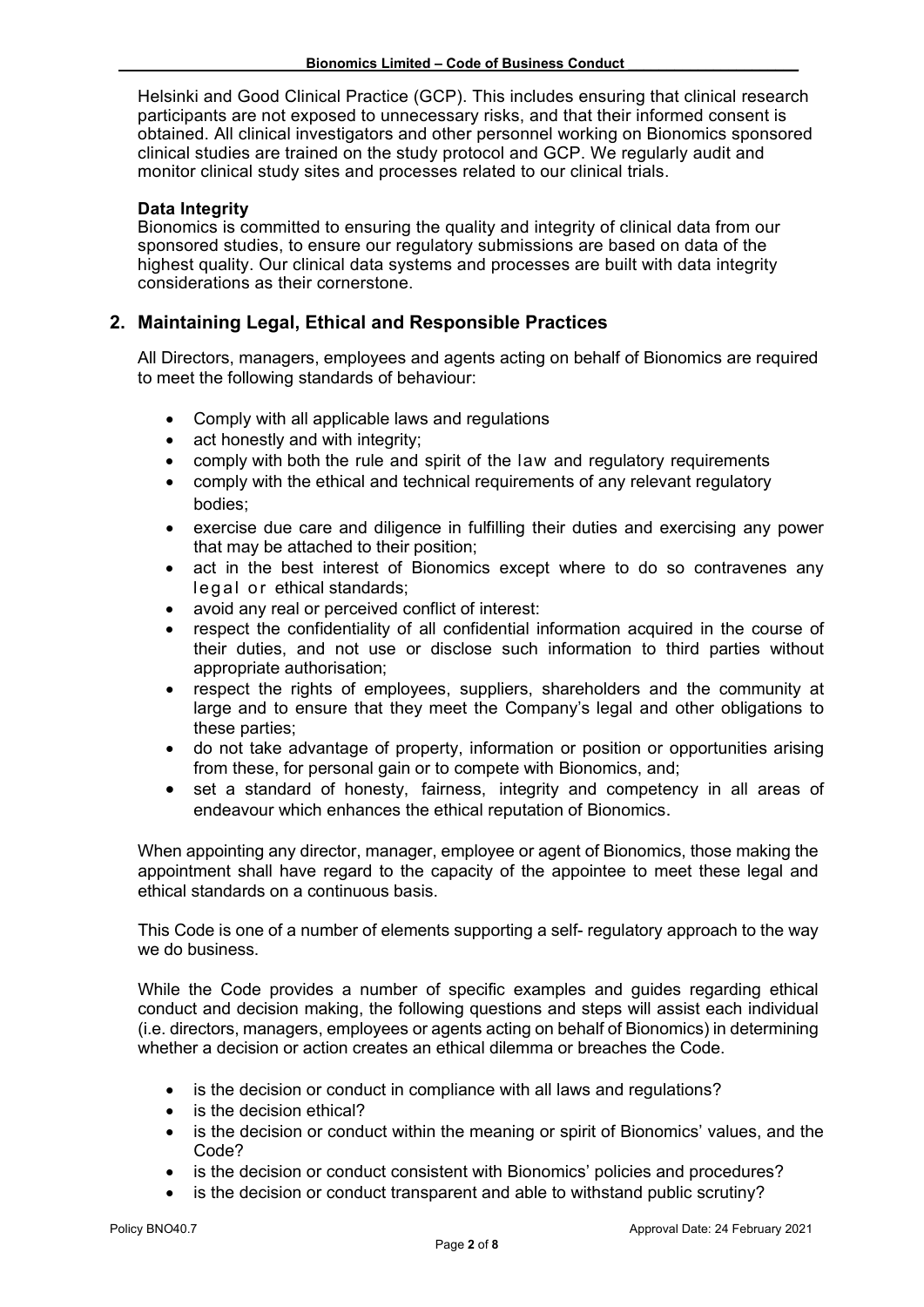Bionomics will at all times honour and respect the culture and laws of any country in which it does business.

All Bionomics employees and representatives should apply the requirements of this Code in their international dealings.

# **a. Guide to Ethical Conduct and Decision Making**

# • **Transparency**

Bionomics will ensure that it continues to meet the expectations of our shareholders and the financial community in general by maintaining a core principle of transparency in the preparation and delivery of financial information and other market information, in compliance with Bionomics disclosure obligations under the Corporations Act and ASX Listing Rules. Bionomics Disclosure Policy is available on the Bionomics website under "About" and then the "Corporate Governance" tab.

## • **Financial Integrity**

Bionomics will exercise diligence and good faith in the preparation of financial information and ensure that such information is accurate, timely and represents a true and fair view of the financial performance and condition of Bionomics and complies with all applicable legislative requirements.

## • **Safeguarding Assets**

It is incumbent on all employees to ensure the maintenance of a sound system of internal controls to safeguard Bionomics' assets. Misuse of Bionomics' assets for personal gain or non-company activities is prohibited.

## • **Privacy**

Bionomics will safeguard the personal information obtained from persons who deal with Bionomics including the personal information of shareholders held in Bionomics' share register and only release the information according to applicable legal and regulatory requirements or at the request of shareholder(s). Bionomics Privacy Policy is available on the Bionomics website under "About" and then the "Corporate Governance" tab.

#### • **Insider Trading**

Directors, management and employees must not utilise their position for personal gain or for the gain of another person. Each of Bionomics' Directors and employees must ensure that any information in their possession that is not publicly available and that may have a material effect on the price or value of Bionomics' securities is not provided to anyone who may be influenced to subscribe, buy or sell securities, except under strict generally accepted protocols when dealing with capital raisings.

Details of Bionomics' Securities Trading Policy are available on the Bionomics website under "About" and then the "Corporate Governance" tab.

#### • **Whistleblowing**

Bionomics is committed to the highest ethical standards and conduct and it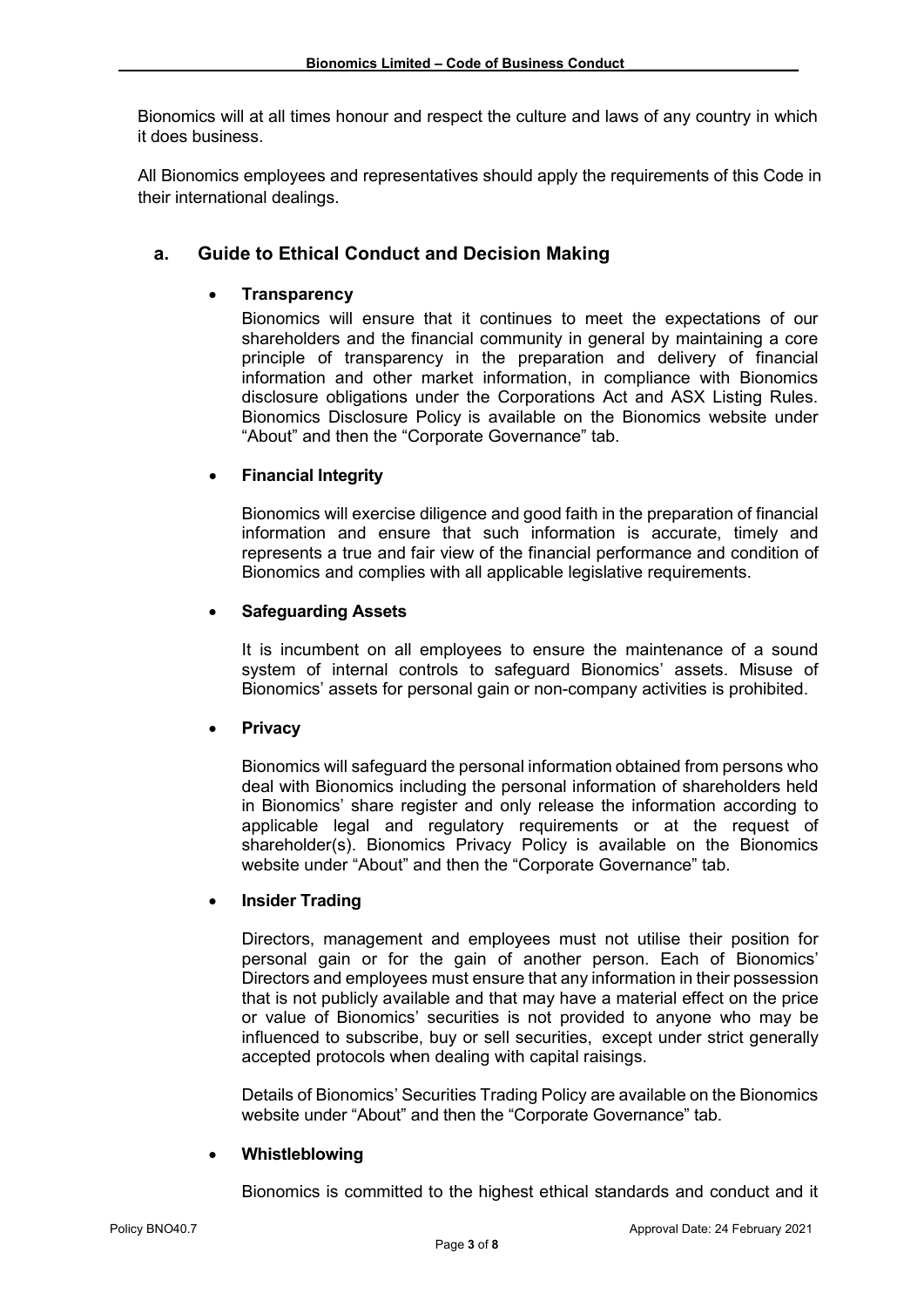is every employee's responsibility not only to act honestly but also to report any instances of possible corruption, breaches of the law and/or maladministration.

Bionomics has established reporting mechanisms for whistle blowing, as detailed in the Bionomics Whistleblower Policy which is published on Bionomics website under "About" and then the "Corporate Governance" tab.

## • **Conflict of Interest**

It is the responsibility of every Bionomics employee to identify any conflicts between his or her personal interests and the interests of the Company and to either avoid or properly manage such conflicts before they arise or immediately upon them arising. A conflict of interest exists any time an individual permits the prospect of personal gain to improperly influence the manner in which he or she conducts the Company's business. Bionomics prohibits conduct that actually constitutes a conflict of interest, as well as conduct that could be perceived as creating a conflict of interest with Bionomics' interests.

Examples of conflicts include misuse of an individual's position within the Company for his or her personal gain; outside employment with a competitor of the Company; referral of Company business to a firm controlled by the individual or the individual's family or a person with whom that individual has a close, personal relationship; and soliciting any gratuities, or receiving greater than nominal gratuities, from customers or suppliers of the Company.

It is the responsibility of each employee to disclose all potential conflicts of interest to the CEO or Executive Chairman (as applicable) as soon as they become aware of such conflicts and where necessary ensure such conflicts are properly managed so as not to give rise to any actual or perceived breach of the company's ethical standards.

#### • **Safeguarding Bionomics Information**

Bionomics' business information is critical to the continued success and competitive standing of our Company and must be protected. Every employee must exercise diligence in maintaining the integrity of Bionomics' proprietary and confidential information by:

- Maintaining the strict confidentiality of Bionomics information entrusted to you;
- Obtaining confidentiality agreements before doing business with any third party;
- Respecting the valid intellectual property rights of others; for example, those outlined in Bionomics third party contracts;
- Being mindful of sending information by convenient forms of communication like email; and
- Notifying the CFO immediately if your company assigned assets have been lost or compromised.

These obligations apply even after you leave Bionomics. In addition, you may not disclose confidential information retained during previous employment (e.g., trade secrets).

#### **Some Examples of Proprietary and Confidential Information**

• Intellectual property such as patents, trademarks, copyrights and trade secrets;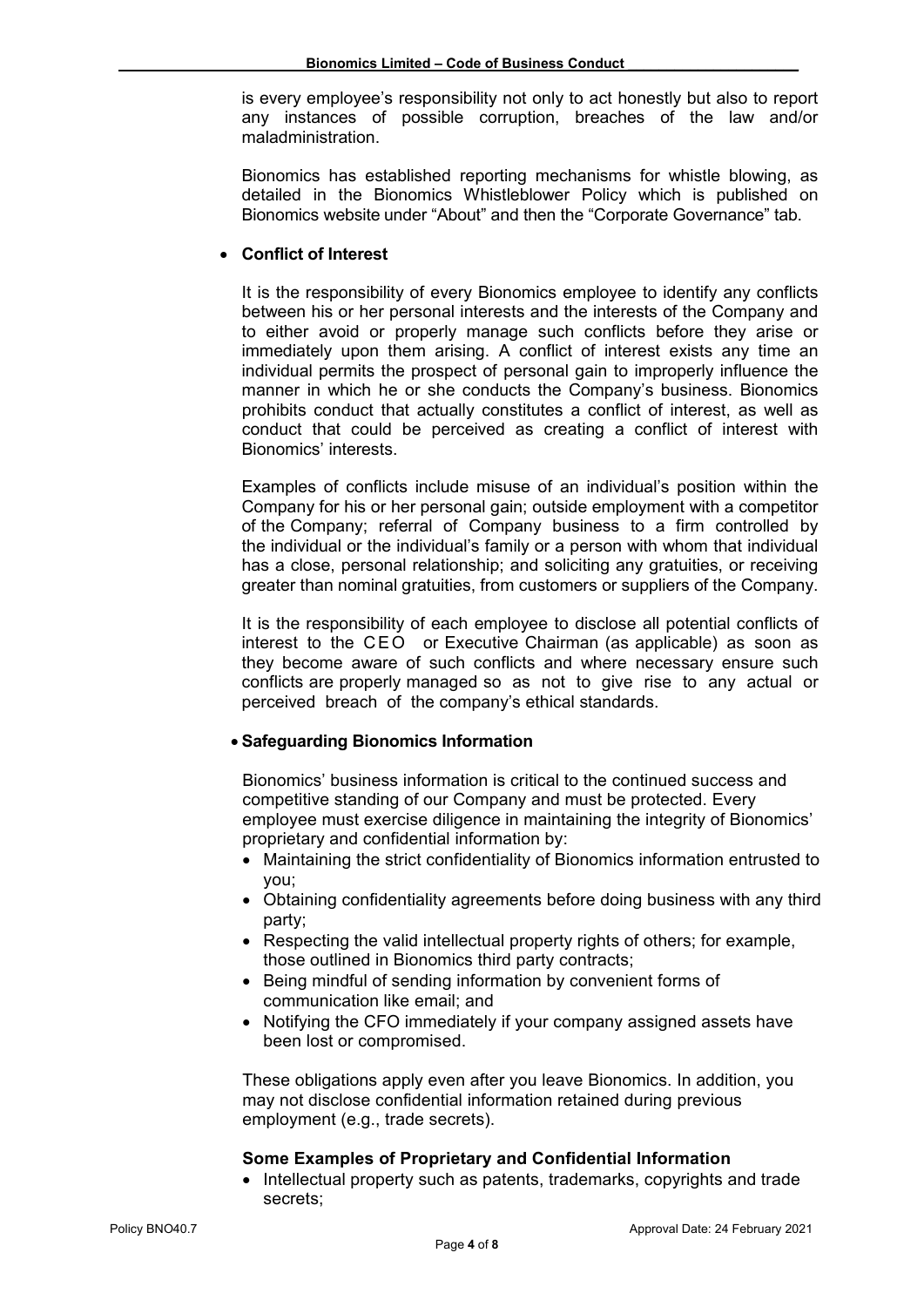- Technical specifications, drawings and designs;
- Financial affairs, customer lists, pricing practices, marketing strategies; and
- Written and oral agreements between Bionomics and others.

Additionally, your role may encompass developing proprietary information (i.e., intellectual property) for Bionomics. When developing intellectual property for Bionomics using Bionomics' resources, it is expected that you will not do anything to compromise Bionomics' ownership of or rights to that intellectual property. This includes refraining from selling it, using it for personal gain, or distributing it to unauthorized third parties.

## • **Use of Company Resources**

Bionomics' resources are provided for the purpose of undertaking the business of Bionomics.

Within reason, the limited use of computers, and telephones for private purposes is acceptable, provided that they are not used for private income producing purposes and use is in accordance with all current Bionomics' policies covering such use. Bionomics reserves the right to prohibit, monitor or restrict the use of its resources.

#### • **Interaction with Business Partners**

Bionomics has business partnerships with individuals and organizations, such as suppliers, who share in our commitment to integrity and transparency in the biotechnology sector. Our interactions with our business partners must show that commitment.

#### **What is Expected of You**

Create business partnerships after reviewing the relevant background and qualifications of potential partners, and ensure quality and integrity are built into your selection criteria. To the extent possible, your due diligence should include:

- When business partners will represent Bionomics, ensuring they know their obligations to follow applicable laws, regulations and Bionomics policies;
- Using price, quality, reputation and service as the drivers
- for making supplier selection, not a conflict of interest (see 'Conflict of Interest' section); and
- Ensuring that prospective business partners commit to proper interactions with government officials and healthcare professionals.

Treat business partners with respect and integrity. Negotiate in good faith and honour agreements made with them.

## **Gifts, Corporate Entertainment and Bribes**

Bionomics is committed to the highest ethical standards and conduct and it is every employee's responsibility to act honestly, responsibly, transparently and without prejudice. In general, gifts and corporate entertainment that are not excessive in value, consistent with customary business practices and which do not influence or would not be perceived to influence objective business conduct are permitted.

However, the giving or receiving of gifts, corporate entertainment or bribes with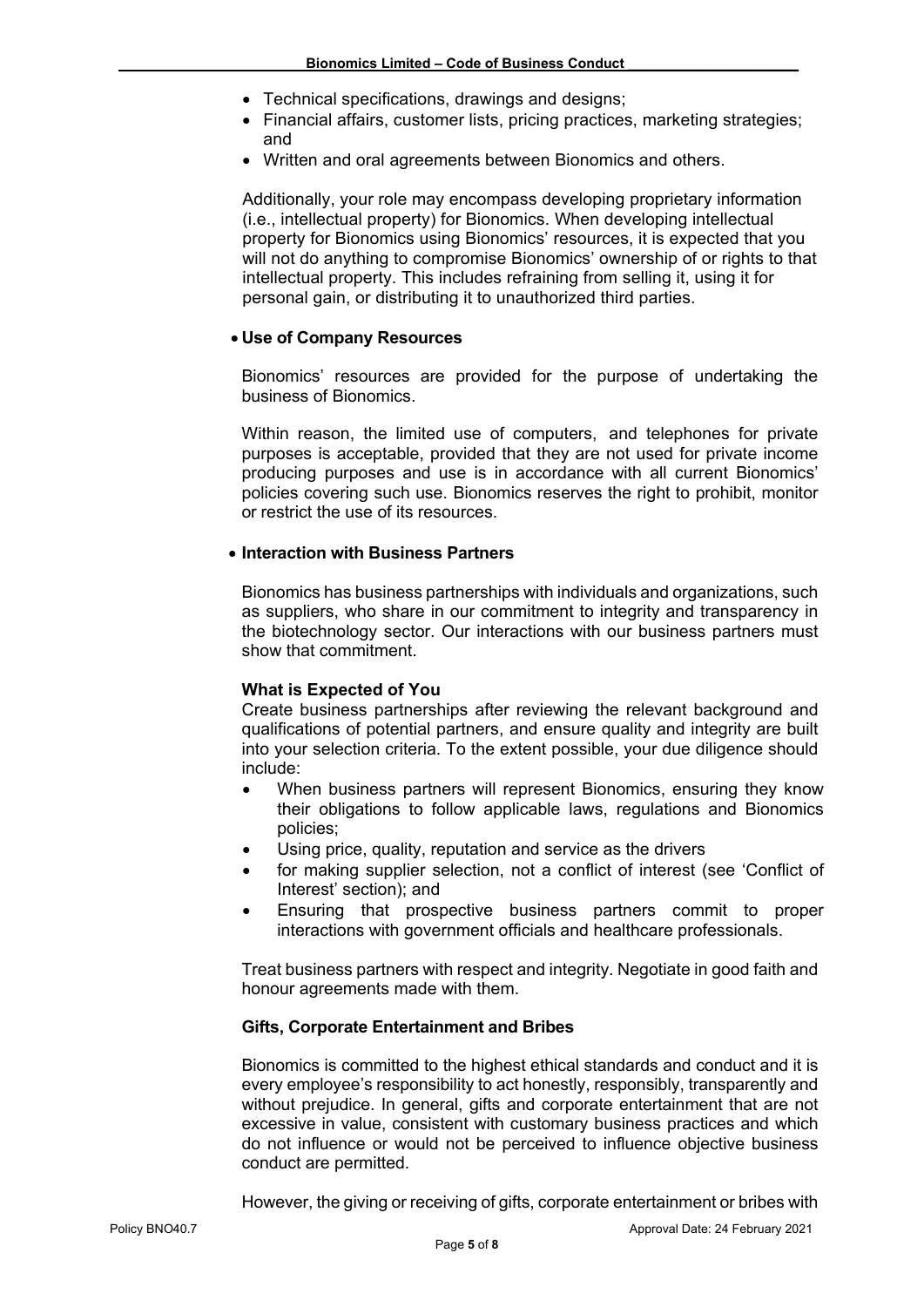the intention of influencing behaviour or to obtain or retain a commercial advantage is prohibited.

Bionomics' staff (and others' representing Bionomics) must not:

- seek or accept a bribe, corporate entertainment or other inducement/incentive which could reasonably be viewed as compromising that person's ability to make objective and fair decisions on behalf of Bionomics; or
- provide gifts, corporate entertainment, bribes or other inducements/incentives to anyone, including but not limited to: potential partners, clinicians, nurses, doctors and other medical professionals, which could appear to be an attempt to obtain a special advantage in Bionomics business dealings

Employees concerned about the appropriateness of gifts and corporate entertainment should refuse any such offer or seek the approval of the CEO or Executive Chairman (as applicable)/. Details of Bionomics' Anti -Bribery & Corruption Policy are available on the Bionomics website under "About" and then the "Corporate Governance" tab

# **3. Respecting and Engaging our People**

Bionomics is committed to developing a safe and diverse workplace and to providing a work environment in which everyone is treated fairly and with respect

## **a. Human Resources**

#### **i. Health and Safety**

Bionomics' believes in a workplace free of accidents and injuries and is committed to the health and safety of its employees. Our commitment to health and safety is underpinned by our:

- Work, Health and Safety Policy;
- Unlawful Harassment Prevention Statement; and
- Substance Abuse Policy.

As part of this process the Audit and Risk Management Committee will review all Bionomics' human resource policies, and oversee the development and implementation of new policies.

## **ii. Discrimination and Harassment**

Discrimination, physical or verbal harassment, violence or assault in the workplace is against the law, and will not be tolerated.

Bionomics has established internal controls to manage workplace harassment, and to provide effective reporting and investigation mechanisms.

## **4. Taking Care of the Environment in Which We Operate**

Bionomics is committed to proving that it is a responsible corporate citizen, which fulfils its moral, ethical and legal obligations towards the environment.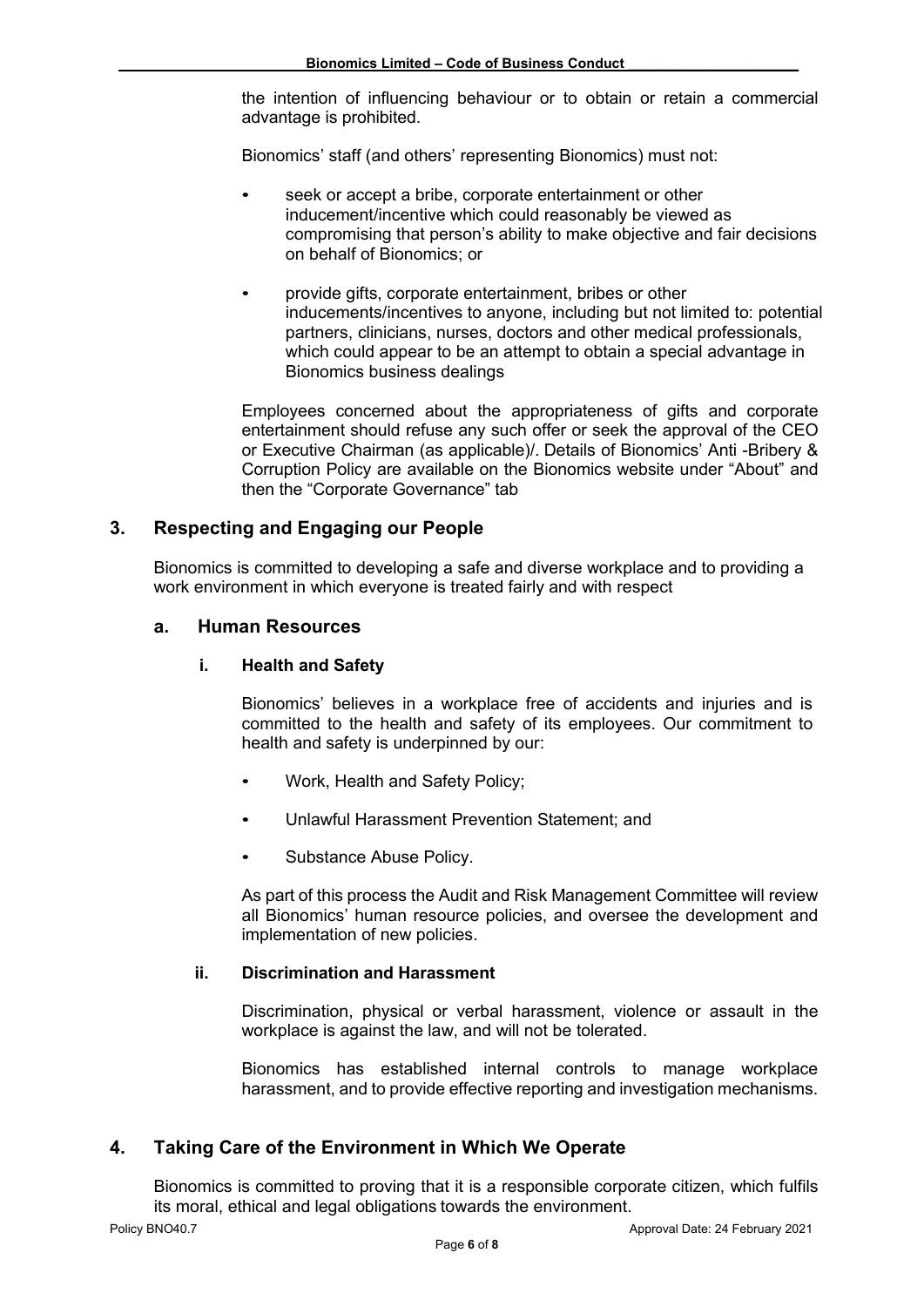Bionomics undertakes to ensure that it complies with all relevant legislation of regulatory authorities that govern the activities of the business as they impact the environment.

The Audit and Risk Management Committee actively monitors Bionomics' compliance with its environmental obligations.

# **5. Strengthening our Place Within the Community**

Bionomics operates in the area of human therapeutics and as such strongly supports the research pursuits of organisations in the same field.

We also actively encourage staff to make themselves available to local universities as required for lectures in the fields of business and science. This provides the universities and students with access to skills that they may not already have.

# **6. Administration of the Code**

## **The Audit and Risk Management Committee**

The Audit and Risk Management Committee is responsible for monitoring compliance with the Code. This Committee may delegate the implementation of this Code to the Executive Chairman or CEO (as applicable) and any appropriate managers but shall retain responsibility for reviewing the implementation processes and any changes required to ensure the on-going effectiveness of the Code.

This Committee is also responsible for the regular review and updating of the Code as well as the continuous improvement of the policy development program that underpins the Code. This Committee shall review any findings and reports of examinations by external regulators and shall satisfy itself that disciplinary actions management has taken to respond to violations are appropriate and consistently applied.

Any changes to the Code require Board approval.

## **7. Breaches of the Code**

The Board or the Audit & Risk Management Committee is informed of any material breaches of the Code, particularly where they are indicative of issues with the culture of the Company.

Breaches of the Code may result in disciplinary action, including dismissal, formal caution or demotion.

Circumstances involving criminal conduct may be referred to the Police or other authorities. Before disciplinary action is imposed, employees will be given the opportunity to present their views on the alleged misconduct.

Employees and contractors have a responsibility to report any breaches of this Code to their immediate supervisor or the CEO/ or Executive Chairman ( as applicable). Directors may report any breach to the Chairman of the Company or the Chair of the Audit & Risk Management Committee. Alternatively, reporting can be made in accordance with the procedure available under the Whistleblower Policy or the Grievance Policy.

All reports will be kept confidential and no person will be disadvantaged or prejudiced by reporting in good faith a breach or suspected breach of a law, regulation, or of this Code.